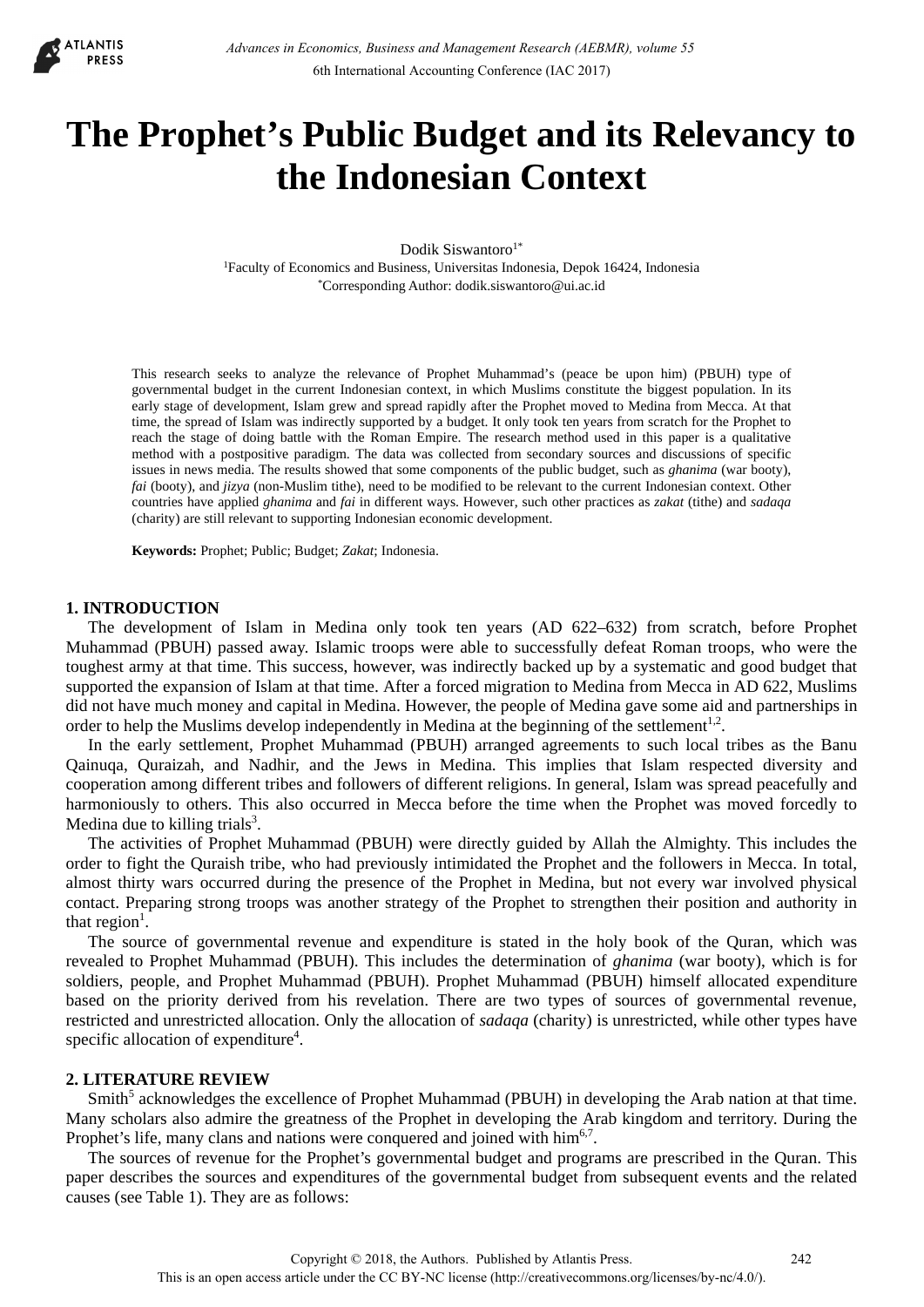|  |  | Table.1. Time and Event <sup>1(modified)</sup> |
|--|--|------------------------------------------------|
|  |  |                                                |

| Year<br>Event | 614<br>Zakat 1 | 616 | 618 | 620<br>Hijra | 622<br>Ghanima |
|---------------|----------------|-----|-----|--------------|----------------|
| Year          | 624            | 625 | 628 | 630          | 632            |
| Event         | Zakat 2        | Fai |     | Jizya        | All Sadaqa     |

## a. *Zakat* (tithe)

The first verse that describes *zakat* is contained in the Quran chapter of Romans verse 39. This verse compares *zakat*, which can give a multiplier effect to the economy, with interest, which has an opposite effect.

The chapter of Romans describes the conquer of the Romans by the Persians, and states that they would win the battle in the following years. It also describes that Muslims would also win against the people of Mecca in the following years. The Romans were defeated by the Persians (Sasanian Empire) in Jerusalem in AD 6148. This phenomenon from the chapter of Romans was revealed in AD 614. Then, the Persians were defeated by the Romans in AD 624, and in the same year the Muslims won against the Quraish, the people of Mecca, in the Badr war on March 13, AD 624<sup>9-11</sup>. Previously, Muslims had migrated from Mecca to Medina in AD 622. Badr is located in the middle between Mecca and Medina<sup>1</sup>. debiases in Economics, Business and Management Research (AEBMR), volume 53<br>
Year and 14 Chef and 15 Chef and 16 Chef and 200<br>
Year and 14 Chef and 200<br>
Year 26481 Latting and 16 Chef and 200<br>
Year 26481 Latting and 16 Chef

In the aforementioned verse, *zakat* was just a recommendation and a comparison to *riba* (usury). Muslims only paid *zakat* after the second year from when they had settled in Medina. *Zakat* was paid one month after the war of Badr in AD 624, which occurred in Ramadhan 2 Hijrah<sup>4</sup>. The obligation to pay *zakat* is stated in the Quran chapter of Cow, verse 110.

*Zakat* is the third of the Islamic pillars. The second is *shalat* (praying). Thus, very often, the obligation of giving *zakat* is stated together with *shalat* (it is mentioned 27 times in some verses). *Zakat* here is *zakat* on items of wealth, such as gold, chattels, agriculture, and related items<sup>12</sup>.

The allocation of zakat is regulated in the Quran chapter of Repentance, verse 60. It is grouped into eight things. The translation is as follows:

"*Zakah* expenditures are only for the poor and for the needy and for those employed to collect [*zakah*] and for bringing hearts together [for Islam] and for freeing captives [or slaves] and for those in debt and for the cause of Allah and for the [stranded] traveler—an obligation [imposed] by Allah. And Allah is Knowing and Wise."

The *zakat* fund has a specific allocation, which cannot be used for anything other than specific categories, such as operating (salaries and supporting expenses) or capital expenditures (buildings, roads, and fixed assets). However, the *zakat* allocation scheme can be used in flexible way. In Indonesia, *zakat* can be used as a soft loan to the needy rather than as a gift. This is to avoid the mental dependence of *zakat* receivers on the *zakat* institution. Nevertheless, *zakat* cannot be used other than for the eight specific groups as the ultimate goals<sup>13</sup>.

## b. *Ghanima* (war booty)

The regulation on booty was revealed after the Badr war in AD 624. It is in the Quran chapter of Spoils of War, verse 1. The verse is about when the Prophet's soldiers who were at Badr asked the Prophet about booty allocation. This verse states that the allocation is based on the Prophet's decision. In fact, the Prophet allocated the booty accordingly based on the effort of the soldiers and the guards of the ford $14$ .

# c. *Fai* (peace booty)

The next source of governmental revenue is *fai* (peace booty). It is described in the Quran chapter of Exile, verses 6–7. Bani Nadhir had broken an agreement with Prophet Muhammad (PBUH), by making cooperation with the Quraish, which threatened Muslims in Medina. In addition, Bani Nadhir said he would kill the Prophet when he visited in the house of Bani Nadhir. This occurred in AD 625 or Shafar  $4 H<sup>1</sup>$ .

Bani Nadhir had to leave the city of Madinah as they broke the agreement with Prophet Muhammad PBUH. All properties of Bani Nadhir came to belong to Prophet Muhammad (PBUH). The Prophet only spent it appropriately for one year then he gave it as *sadaqa* (charity) into the governmental budget. The allocation of booty was for (1) the Prophet, (2) near relatives, (3) orphans, (4) the poor, and (5) travelers<sup>14</sup>.

This verse explicitly states that the allocation of booty is the fifth of all booties, which was not previously regulated. However, the allocation of peace booty may be regulated based on the Prophet's policy. The allocation for the Prophet was based on this agreement. Specific allocations and *ghanima* allocation were the fifth allocations. For the Khaybar land, the Prophet only got a share of 1/3,600. All of the Fadak land and Wadi Qura land were allocated to the Prophet, but the management was under  $Jews<sup>1</sup>$ .

# d. *Jizya* (non-Muslim tithe)

The order to collect non-Muslim tithes was revealed in AD 630 or 9 H. It was in the Quran chapter of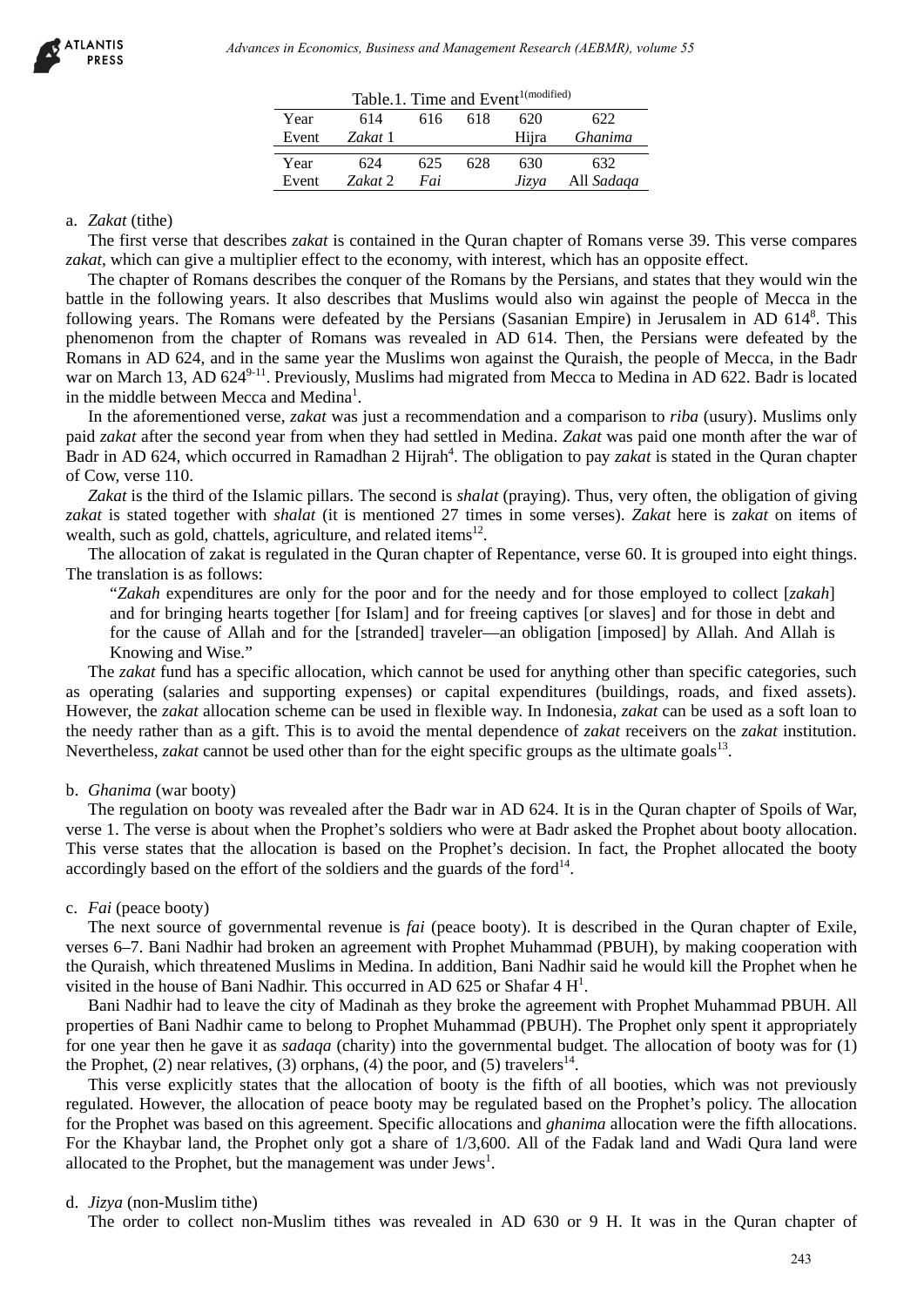

Repentance, verse 29. This verse was revealed before the war of Tabuk. This was a battle against the Romans in the northern Arab territory. To prepare bigger troops, the Prophet asked other tribes and allies to join the battle. He sent people to Yemen, Bahrain, Rome, Persia, and Barbar to pay jizya and to join the army15. The total number of people who joined the troop was almost  $30,000<sup>1</sup>$ .

# e. *Sadaqa* (charity)

Before Prophet Muhammad (PBUH) passed away in AD 632 or 11 H, in Medina, he gave a testament that all wealth was given as charity to the government. This is the hadith (narrated by Muslim No. 3303),

"When the Messenger of Allah PBUH passed away, his wives made up their minds to send 'Uthman b. 'Affan (as their spokesman) to Abu Bakr to demand from him their share from the legacy of the Prophet PBUH. (At this), A'isha said to them: 'Hasn't the Messenger of Allah PBUH said: "We (Prophets) do not have any heirs; what we leave behind is (to be given in) charity"?"

This may be one reason why the Islamic government in the era of Prophet Muhammad (PBUH) could get a sufficient budget amount for the government activities. Charity can be a source for governmental budget; the amount of which was huge. This, however, was practiced by Prophet Muhammad (PBUH) after receiving revelation in AD 612. Almost all of the wealth was used to spread Islam in Mecca. The basis of charity in the governmental budget was that it could make the people give their best wealth $16$ .

From the aforementioned description, the budget of the Prophet's era is summarized in Table 2. The biggest source is from *ghanima*, and the largest part of this is from the Hunain war: 6,000 prisoners; 24,000 camels; 40,000 sheep; and more than 4,000 uqiyah silver coins (1 uqiyah = 40 silver coins). Other wars also gave a big amount of *ghanima*. In addition, *fai* also contributes a big amount, such as Khaibar land, Wadil Qura land, and Bani Nadhir property. In addition, the Prophet and governmental structures readily gave charity to support the government's activities. This was also a strong reason why they were able to develop and set up supporting programs to develop their moves and activities<sup>1</sup>. *Advances in Economics, Busines and Management Research (AEBMR), volume 55*<br>
This was we see the colled heliver the war of Table. This was a hall eigenist in Figure and Herman Trip puppe higger from the Business and Depart

| Expenditure        | Revenue    |              |            |  |  |  |  |  |
|--------------------|------------|--------------|------------|--|--|--|--|--|
| Soldiers           | <b>XXX</b> | Ghanima      | xxx        |  |  |  |  |  |
| $1/5$ for leader   | XXX        |              |            |  |  |  |  |  |
| Relatives, orphan, | <b>XXX</b> | Fai          | XXX        |  |  |  |  |  |
| poor and wayfarer  |            |              |            |  |  |  |  |  |
| Zakat management   |            | xxx Zakat    | <b>XXX</b> |  |  |  |  |  |
| 8 Groups           |            |              |            |  |  |  |  |  |
| Administration     | <b>XXX</b> | Infaq/sadaqa | <b>XXX</b> |  |  |  |  |  |
|                    |            | Jizya        | <b>XXX</b> |  |  |  |  |  |
| Total              | <b>XXX</b> | Total        | <b>XXX</b> |  |  |  |  |  |

Table.2. Prophet's Public Budget<sup>15(modified)</sup>

*Zakat* is used for specific groups in urgent need for support, such as the poor and the needy. If they can develop themselves, they can also contribute to the government. The velocity of the fund will be quick and is not determined by the wealthier people. The government should also be able to make sure that justice can be enforced.

# **3. RESEARCH METHOD**

The research employed a qualitative approach with a postpositive paradigm. The data used is secondary data, which was collected from a literature review on the topic of budget revenue in the Prophetic age. Data was also collected from practices in Indonesia that may be similar in substance to the types of cases in Prophet Muhammad's (PBUH) budget.

Data analysis was conducted by identifying the practices that may be similar to the source types in Prophet Muhammad's (PBUH) budget. Then, the appropriate budget sources were redefined to determine better sources of budget revenue. A triangulation of data was conducted by checking other sources to determine the consistency of the data.

## **4. DISCUSSIONS**

The analysis is discussed, in sequence, on the following topics.

a. *Zakat*

Surprisingly, only 1% of total *zakat* has been collected from the projected *zakat* collection of Rp 217 trillion in  $2016^{17}$ . In fact, the estimated value of *zakat* collected can reach up to Rp400 trillion<sup>4</sup>. However, *zakat* is the third pillar of Islamic principles. It is an obligation for Muslims who have sufficient wealth. For example, if they have a minimum value of wealth equivalent to 85 grams of gold (about Rp42.5 million, 1 gram of gold = Rp500,000 in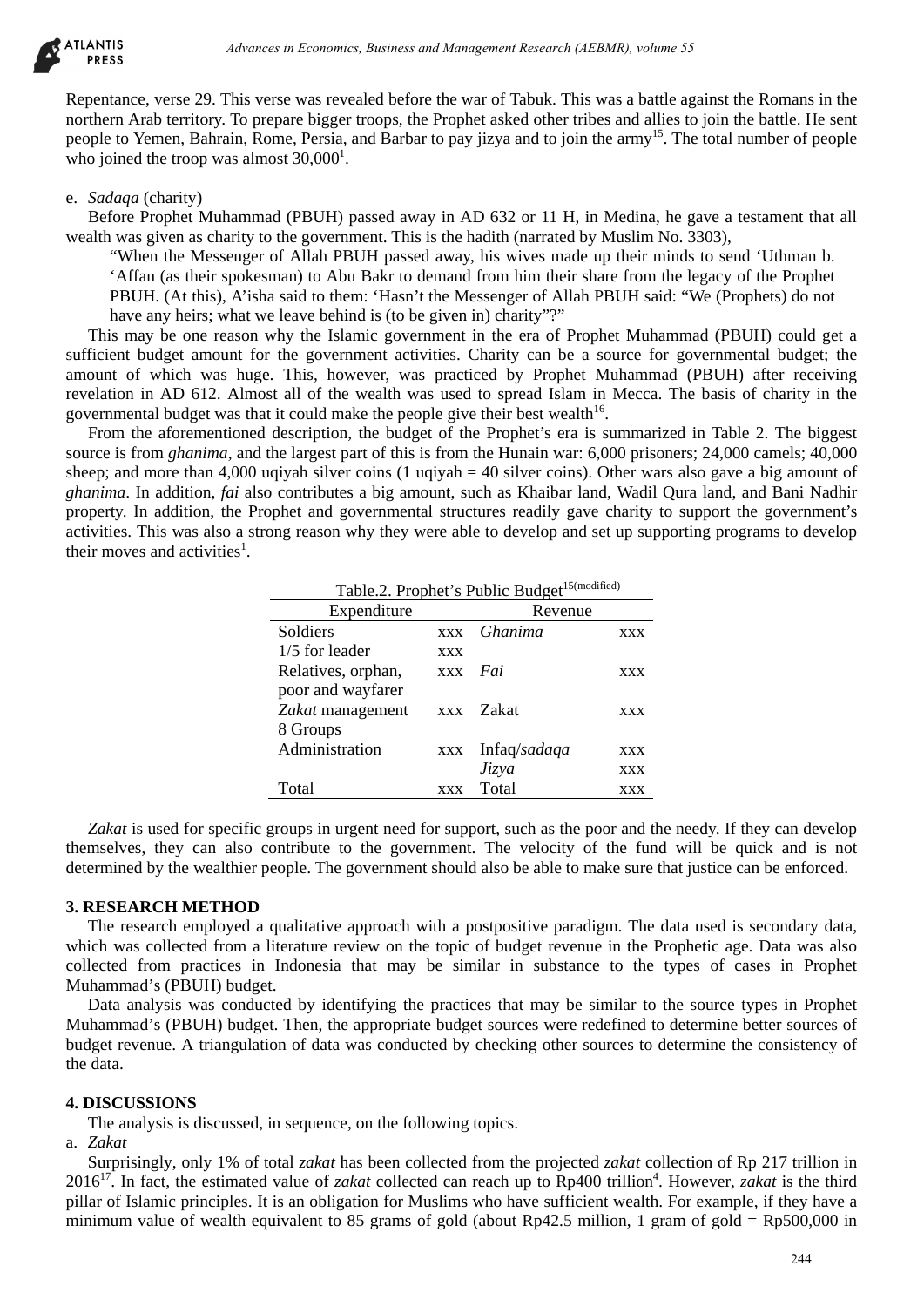

#### 2017).

The government of Indonesia has set up an autonomous national institution to collect zakat, which is called Badan Amil Zakat Nasional (Baznas). They have representatives at province and district, and city levels, but they are not directly under Baznas' monitoring. However, they have to report their activities to Baznas. Baznas, at province and district, and city levels are organized and managed under the local government's authority, but the member structure must be approved by Baznas as the national monitoring body. In Aceh, they have independent organizations, which are not under Baznas' authority. They can appoint the structure members independently. In addition, they do not have report to Baznas at a national level<sup>18</sup>. *Advances in Economics, Business and Management Research (AEBMR), volume 53*<br>
Tradenticial Glearant). They have exponentive at provide can dedicate, and city between the small Glearant Theoretical Glearant Theoretical Glea

The issue with *zakat* here is that Muslims are negligent in giving *zakat*. If only 1% of the *zakat* fund is collected, this means that approximately only 1% of Muslims have given *zakat*. However, in other words, *zakat*, which is called charity, has a positive effect on social and economic development in Indonesia. In Indonesia, *zakat* payers receive a tax incentive in the form of a taxable income deduction for *zakat*. In fact, the incentive is very small and may cause inconvenience to *zakat* payers<sup>18</sup>.

## b. *Ghanima*

*Ghanima* in the Prophet Muhammad's (PBUH) era was defined as the wealth that could be taken after a battle. However, not all leaders of the Islamic kingdom fought a war that resulted in *ghanima* in the era. When Umar bin Abdul Aziz became a leader in the Islamic kingdom, from AD 717–720, they did not receive *ghanima* as there was no war in that period. He maximized income from *sadaqa* and minimized the expenditure for the staff of the kingdom<sup>4</sup>.

In fact, some countries may have used war to get other countries' wealth in the 19th century. With respect to *ghanima*, Prophet Muhammad (PBUH) only fought back to return the people of Mecca's property. However, European countries expanded their territory and authority for their own interests. European countries occupied some countries in Asia and Africa<sup>19</sup>:

- 1. The British occupied Oman, Qatar, Malaysia, Egypt, Sudan, Uganda, and Kenya.
- 2. The French occupied Syria, Lebanon, Sahara, Guinea, Morocco, Algeria, and Tunisia.
- 3. The Dutch occupied Indonesia, India, South Africa, and Brazil.
- 4. The Portuguese occupied Indonesia, the Philippines, Angola, and Mozambique.
- 5. The Spanish occupied Mexico and the Philippines.

In fact, in the 21st century some big countries use military forces to rule specific countries, such as Iraq and Afghanistan. As a result, their land and the natural resources are exploited by some other parties<sup>20</sup>. After World War II was over, there should have been no more annexation of one country by another for any reason. Each country must respect other countries' territory and authority. Through this, peace and respect can maintain harmony among all countries in the world.

*Ghanima*, from an economic competitiveness point of view, may be in the form of exporting competitive business or foreign direct investment (FDI). To get profit from exporting products, a company in one country needs to create products with better quality and lower prices. In one example, one country can destroy the national products of another country by selling them at lower prices (dumping sales). This occurred in 1992 when Japanese vehicles were sold to US at a lower price than US-made cars, so the Americans preferred to buy Japanese vehicles than locally made cars. Therefore, this threatened the local vehicle manufacturers. As a result, some local vehicle manufactures were shut down due to their failure to compete<sup>21</sup>.

Some countries have established good state-owned enterprises (SOEs), which can generate income and contribute to the governmental budget revenue. To spread and to strengthen product sales, SOEs can open representative offices and manufacturing sites in other countries. Indirectly, private companies can also contribute to the countries they belong to from their taxes, by expanding and creating branches in other countries. The government also receives revenue from their taxes. These companies are then known as multinational companies (MNCs), and have many representatives in other countries.

In the case of Indonesia, only few SOEs of Indonesia can compete with other countries; for example, Pertamina, an oil company, has offshore mining plants in Malaysia, Algeria, Iraq, France, Italy, Canada, Colombia, Myanmar, Namibia, Tanzania, Gabon, and Nigeria<sup>22</sup>. In addition, Semen Indonesia expanded into Vietnam and other Asian countries<sup>23</sup>. However, Indonesia has some products for export that can compete with other countries' products, such as food, vegetables, and other specific products, but they are not so predominant compared to some other countries. The government of Indonesia should focus on empowering and preparing local companies to be able to compete with other countries.

## c. *Fai*

*Fai*, in the Prophet's era, was taken from the wealth of an enemy without a battle. In the current context, it can be in the form of cooperation in exploiting natural resources such as oil, gas, coal, nickel, gold, and copper. Again,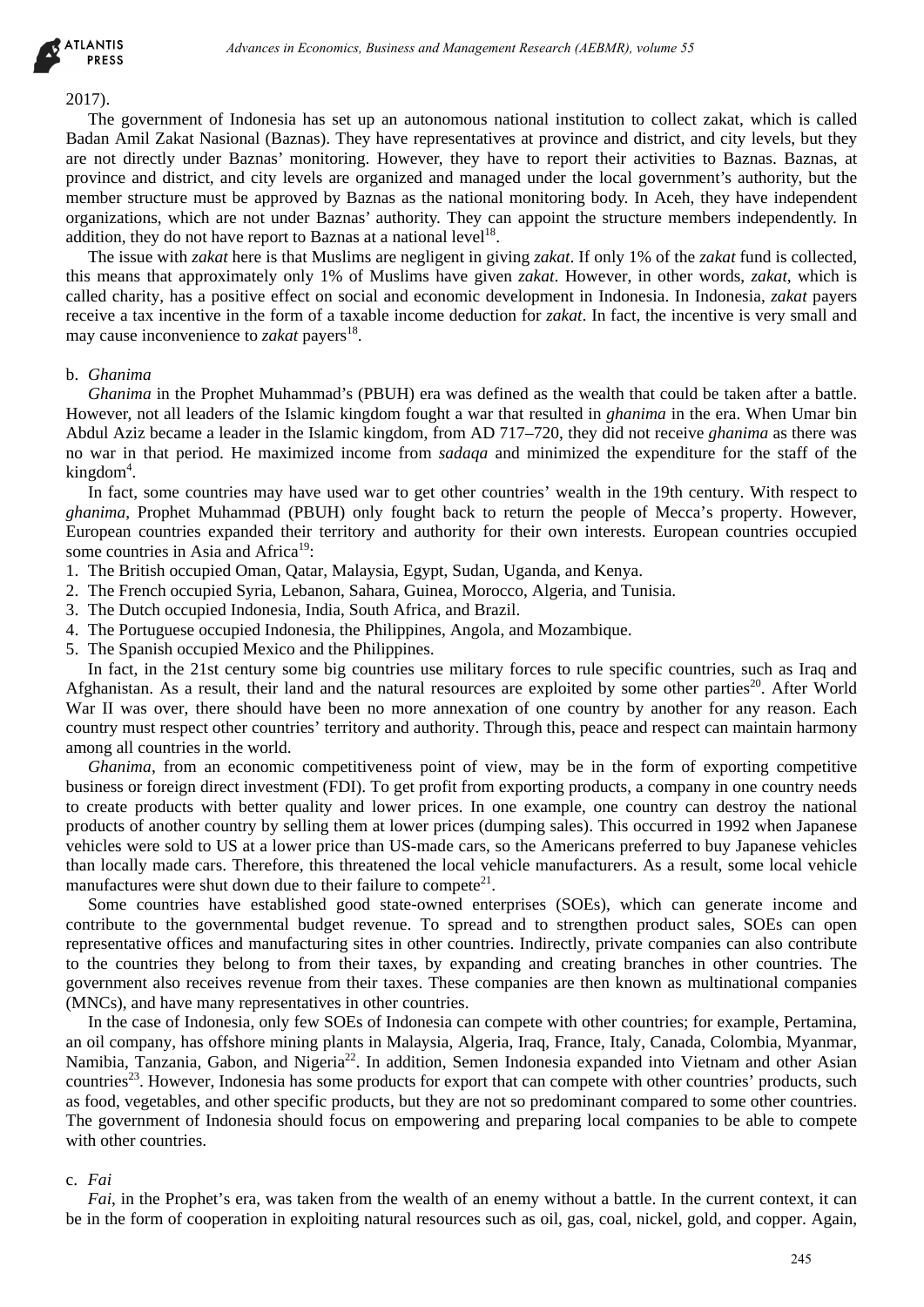

these activities are predominantly carried out by the companies of foreign countries. In Indonesia, there are a great number of natural resources with precious value. However, the local people and government do not get their proportionate share. Local government should have the chance to exploit natural resources for their benefits in their area.

In Indonesia, profit sharing is based on net profit (revenue-cost recovery). For oil, the ratio is 85 for the government and 15 the contractor. For gas, the ratio is 65 for the government and 35 for the contractor $24.25$ . This profit sharing ratio is actually not very profitable since the net income is too small after cost recovery. The government must ascertain that the contractors apply the correct cost-recovery method.

For natural resources, the government only charges royalties with a rate range of 3–7% (the average is 3%), and a tax rate of 10%. Dividends are also part of revenue; in case the government has a share in a mining operation. In the case of Freeport McMoran, the final profit sharing for income could be 60:40 (government: Freeport McMoran)<sup>26,27</sup>. However, SOEs should be able to manage the mining operations. It creates a bigger portion of income and better transparency. If the mining of natural resources is done by SOEs, this will directly provide benefits to the Indonesian economy. drieses in Economics, Business and Management Research (AEBMR), volume 53<br>
Aurison in Europa and Management Advances of Coreja controls. In Indonesia, then are<br>
hurrichies yields controlled have the chance to exploit natur

#### d. *Jizya*

*Jizya* is a tithe for non-Muslims. This has a similar purpose to the *zakat* for Muslims. Only wealthy non-Muslims are subject to *jizya*. The mechanism for *jizya* is similar to *zakat*, which has minimum requirement and is collected on a yearly basis. The purpose is also to cover needs and social problems for non-Muslims. Non-Muslims may claim benefits if they are already old and cannot generate income<sup>15</sup>.

The collection of *jizya* started in AD 630 (before the Tabuk war) and continued until AD 1856, in the Turkey Utsmani era, for which the leader was Abdul Majid I. At that time, there was a national reformation called Tanzimat, which changed some policies<sup>4</sup>. Since then, no country has applied *jizya*, even though it is based on Islamic teaching.

In the Indonesian context, the issue of collecting fees from non-Muslims can be a sensitive issue. Even in the case of zakat, only 1% of Muslims give *zakat*. Therefore, *jizya* is a potential issue to be addressed after the maximum level of *zakat* is being collected. However, *zakat* can also be allocated to non-Muslims as well<sup>28</sup>.

#### e. *Sadaqa*

In the age of Prophet Muhammad (PBUH), many Muslims gave charity to the government. Then, the government freely managed this fund. Thus far, Indonesia has not put this scheme in place for people to give charity to the government. People cannot give charity to the government for the national budget. Even in the US they have a scheme for people to give charity toward the budget<sup>4</sup>.

To date, the government of Indonesia only provides retail bonds for people to finance the governmental budget. In the Islamic scheme, they propose retail *sukuk*, which can be bought for Rp1 million. Many people and institutions will buy retail *sukuk* as long as the rate of return is competitive. However, the government can propose retail *sukuk* based on *waqf* for specific projects. *Waqf* projects should be conducted on a profitable basis, which can generate income that can be used for governmental budget revenue.

## **5. CONCLUSION**

The sources of governmental budget types in the era of Prophet Muhammad (PBUH) were very simple and based on *sadaqa* (charity). Each type of budget revenue and expenditure is based on the Quran (Muslim holy book) and hadiths (the Prophet's sayings).

From these types, *zakat* (tithe) and *sadaqa* (charity) can be directly adopted. However, the context of a budget is based on a credit contract or taxation rather than a charity scheme. Therefore, the government of Indonesia only issues bonds for people and gives some interest rate coupons. With respect to taxation, it is used for governmental expenditure, and it may not be possible to identify whether the type is capital or operational expenditure. In addition, people are reluctant to pay tax as they do not see any direct benefits.

Meanwhile, for *ghanima* (war booty) and *fai* (peace booty), it can be interpreted that Islamic countries should be able to compete in exporting and expanding its best companies into other countries. In the case of *fai*, the natural resources of Indonesia should not be mined by foreign companies. SOEs should be able to maximize the potential income from these natural resources.

*Jizya* is a unique issue as, historically, it was revealed at the end of Prophet Muhammad's (PBUH) life. It has a similar function to *zakat* in that it can contribute to social and economic development.

## **REFERENCES**

- [1] S Al-Mubarakfuri. Sirah Nabawiyah (translated by A Suwandi). Ummul Qura, Jakarta (2011).
- [2] I Hisyam. Sirah Nabawiyah (translated by F Bahri). Darul Falah, Bekasi (2006).